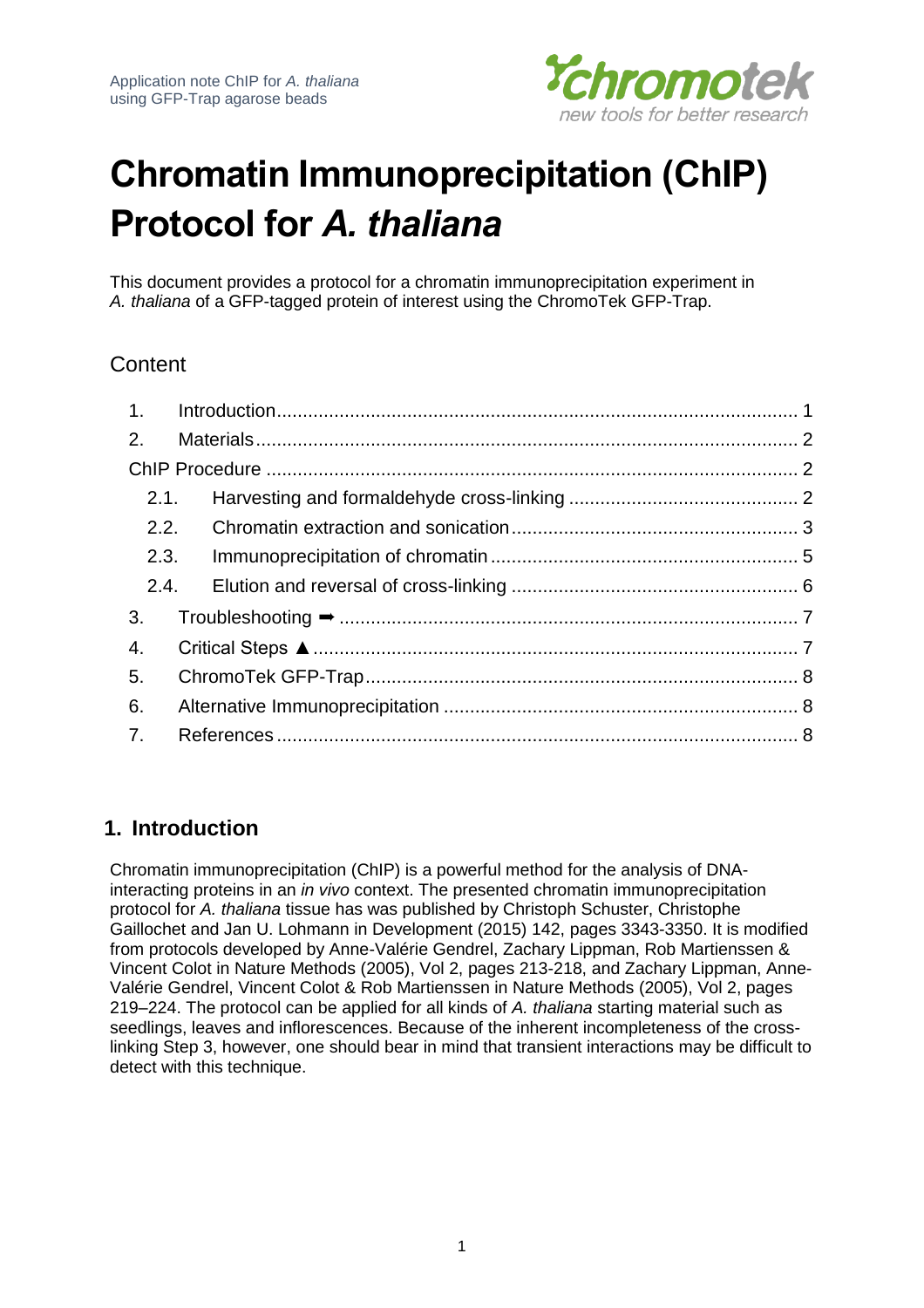Application note ChIP for *A. thaliana* using GFP-Trap agarose beads

# <span id="page-1-0"></span>**2. Materials**

# hromotek new tools for better research

#### **Reagents**

- ▶ GFP-Trap<sup>®</sup> Agarose gta-20 (ChromoTek)
- *A. thaliana* tissue of choice
- Extraction buffers 1, 2 and 3 (prepared as described in Table 1 and pre-chilled to 4 °C)
- ▶ 37% formaldehyde, ACS grade (Sigma), diluted to 1% in water or extraction buffer 1
- ▶ 2 M glycine
- Glycogen carrier (10 mg/mL; Roche)
- High-salt wash buffer: 500 mM NaCl, 0.1% SDS, 1% Triton X-100, 2 mM EDTA, 20 mM Tris-HCl (pH 8)
- LiCl wash buffer: 0.25 M LiCl, 1% NP-40 (or IGEPAL CA-360), 1% DOC, 1 mM EDTA, 10 mM Tris-HCl (pH 8)
- Low-salt wash buffer: 150 mM NaCl, 0.1% SDS, 1% Triton X-100, 2 mM EDTA, 20 mM Tris-HCl (pH 8)

### **Equipment**

- 
- ▶ 90 µm and 50 µm nylon mesh Vacuum chamber
- β-mercaptoethanol (β-ME)
- ▶ 0.2 M phenylmethylsulfonyl fluoride (PMSF)
- **Protease inhibitor tablets (PIs; Roche):** Complete Mini (for small volume of buffer) or Complete (for large volumes of buffer)
- Binding control "blocked agarose beads", bab-20 (ChromoTek)
- Proteinase K (10 mg/mL)
- Tris-EDTA (TE) buffer: 10 mM Tris-HCl (pH 8), 1 mM EDTA
- $\blacktriangleright$  1 M Tris-HCl (pH 6.5)
- **Liquid nitrogen**
- Triton X-100 (diluted to 20%)
- Ultrapure water, such as MilliQ (Millipore)
- MinElute Kit (Qiagen)
- ▶ Mortar and pestle Sonicator (Sanyo Soniprep 150)
	-

# <span id="page-1-1"></span>**ChIP Procedure**

#### <span id="page-1-2"></span>**2.1. Harvesting and formaldehyde cross-linking**

- 1. Harvest between 1.5 and 2 g of *A. thaliana* tissue (flowers, leaves or seedlings) of wild type col-0 and GFP-fusion transgenic line after growth on soil or *in vitro* in a 50 mL tube. *The protocol describes the preparation of one chromatin sample that could serve for two*  different immunoprecipitation reactions, as well as a negative control (see Step 19), *depending on the amount of starting material and on the experiment planned. Prepare the appropriate number of samples to be used for additional immunoprecipitation reactions.*
- 2. Rinse the tissue twice with 40 mL of water by gently inverting the tube.
- 3. Remove as much water as possible from the tissue, add 37 mL of 1% formaldehyde and place the tissue under vacuum for 15 min at 15–25 °C. **▲Critical step** ➨**Troubleshooting**
- 4. Stop the cross-linking by adding glycine to a final concentration of 0.125 M (add 2.5 mL of 2 M glycine to the tissue in 37 mL of 1% formaldehyde in Step 3). Place the tissue under vacuum for additional 5 min.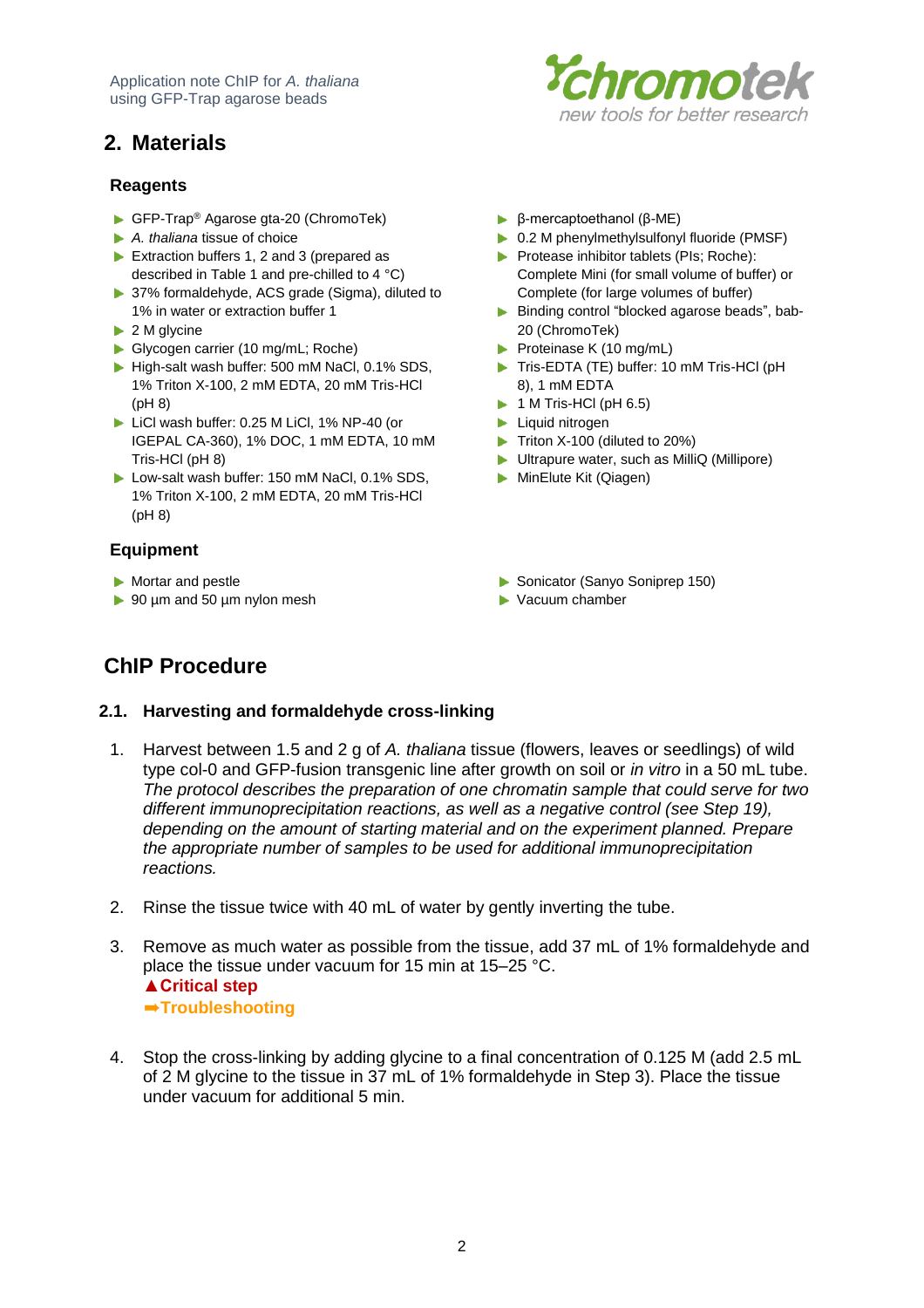

5. Rinse the tissue two or three times with 40 mL of water to remove all the formaldehyde. After the rinses, remove as much water as possible by blotting between paper towels if necessary.

■ Pause Point At this stage, the cross-linked tissue can be either frozen in liquid nitrogen and stored at  $-80$  °C or used directly for chromatin extraction. **▲ Critical step**

| <b>Buffer</b>     | <b>Reagent</b>                         | <b>Amount</b>   | <b>Final concentration</b> |
|-------------------|----------------------------------------|-----------------|----------------------------|
| <b>Extraction</b> | 2 M sucrose                            | 20 mL           | 0.4 <sub>M</sub>           |
| <b>Buffer 1</b>   | 1 M Tris-HCI (pH 8)                    | 1 mL            | 10 mM                      |
|                   | 1 M MgCl <sub>2</sub>                  | 1 mL            | 10 mM                      |
|                   | 14.3 M β-ME                            | 35 µL           | 5 mM                       |
|                   | 0.2 M PMSF                             | 50 µL           | $0.1 \text{ mM}$           |
|                   | PI (Complete tablet)                   | 2 tablets       |                            |
|                   | Water                                  | to 100 mL       |                            |
| <b>Extraction</b> | 2 M sucrose                            | 1.25 mL         | 0.25M                      |
| <b>Buffer 2</b>   | 1 M Tris-HCI (pH 8)                    | 100 µL          | 10 mM                      |
|                   | 1 M MgCl <sub>2</sub>                  | $100 \mu L$     | 10 mM                      |
|                   | 20% Triton X-100                       | $0.5$ µL        | 1%                         |
|                   | 14.3 M β-ME                            | $3.5$ $\mu$ L   | 5 mM                       |
|                   | 0.2 M PMSF                             | 5 <sub>µL</sub> | $0.1 \text{ mM}$           |
|                   | PI (Complete Mini tablet) <sup>a</sup> | 1 mL            |                            |
|                   | Water                                  | to 10 mL        |                            |
| <b>Extraction</b> | 2 M sucrose                            | 8.5 mL          | 1.7M                       |
| <b>Buffer 3</b>   | 1 M Tris-HCI (pH 8)                    | 100 µL          | 10 mM                      |
|                   | 20% Triton X-100                       | 75 µL           | 0.15%                      |
|                   | 1 M MgCl <sub>2</sub>                  | $20 \mu L$      | 2 mM                       |
|                   | 14.3 M β-ME                            | $3.5$ $\mu$ L   | 5 mM                       |
|                   | 0.2 M PMSF                             | 5 µl 0.2 M      | $0.1 \text{ mM}$           |
|                   | PI (Complete Mini tablet) <sup>a</sup> | 1 mL            |                            |
|                   | Water                                  | to 10 mL        |                            |

Table 1: Preparation of extraction buffers

<sup>a</sup> Dissolve one PI Mini tablet in 1 mL of water before adding to the buffer.

#### <span id="page-2-0"></span>**2.2. Chromatin extraction and sonication**

- 6. Grind the tissue to a fine powder with a mortar and pestle in liquid nitrogen. *Ensure that the tissue does not thaw during grinding.*
- 7. Add the powder to 30 mL of extraction buffer 1 (prechilled to 4 °C) in a 50 mL tube. To promote resuspension, invert the tube and place it on ice for 5 min.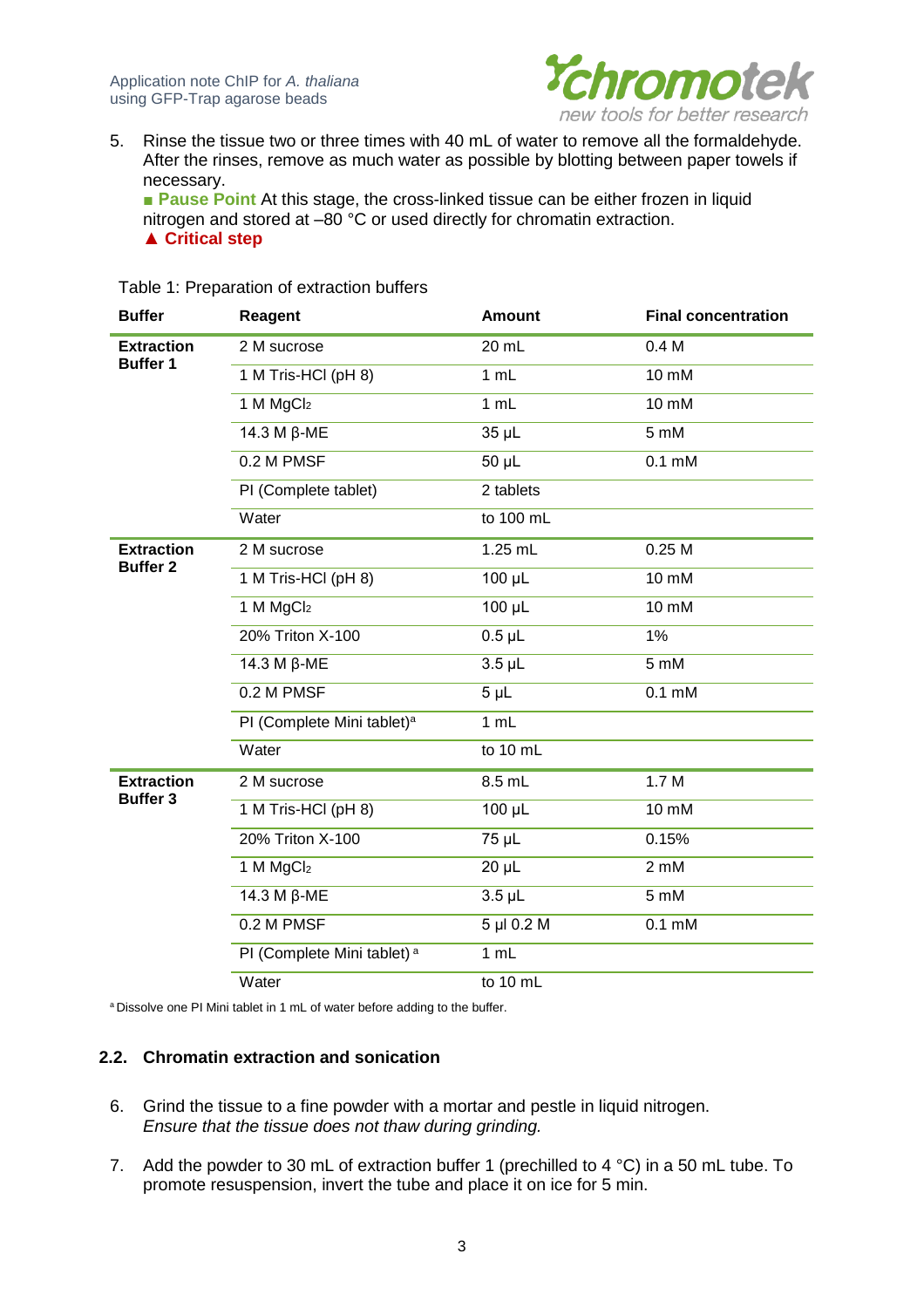

*The volume of extraction buffer 1 can be adjusted relative to the amount of ground powder (typically a fivefold excess of buffer is used for each volume of packed powder).*

- 8. Filter the solution through a 90 µm and 50 µm nylon mesh into a fresh 50-mL tube place on ice. *Repeat once if necessary to remove additional debris.*
- 9. Centrifuge the filtered solution at 3,000 g at 4 °C for 20 min.
- 10. Gently remove and discard the supernatant and resuspend the pellet thoroughly in 1 mL of extraction buffer 2 (4 °C).
- 11. Transfer the suspension to a 1.5 mL microcentrifuge tube and centrifuge at 12,000 g at 4 °C for 10 min. *There should be a tight white pellet at this stage (nuclei and debris) along with an overlay of chlorophyll.* ➨ **Troubleshooting**
- 12. Remove the supernatant and resuspend the pellet thoroughly in 300 μL of extraction buffer  $3(4 \degree C)$ . *Resuspension can be difficult, especially because extraction buffer 3 is quite thick, but try to avoid foaming. Gently vortexing the sample will assist the resuspension.*
- 13. Add 300 μL of extraction buffer 3 (4 °C) into a fresh microcentrifuge tube. Carefully layer the resuspended pellet (300 μL solution from Step 12) over the extraction buffer 3 and centrifuge at 16,000 g at 4 °C for 1 h.
- 14. Prepare a fresh 10 mL of nuclei lysis buffer and 20 mL of ChIP dilution buffer by combining the following reagents for each buffer:

| <b>Buffer</b>        | Reagent                   | Amount             | <b>Final concentration</b> |
|----------------------|---------------------------|--------------------|----------------------------|
| <b>Nuclei lysis</b>  | 1 M Tris-HCI (pH 8)       | $0.5$ mL           | 50 mM                      |
| buffer               | 0.5 M EDTA                | $200 \mu L$        | 10 mM                      |
|                      | 20% SDS                   | $0.5$ mL           | 1%                         |
|                      | PI (Complete Mini tablet) | 1 tablet           |                            |
|                      | Water                     | to $10 \text{ mL}$ |                            |
| <b>ChIP dilution</b> | 20% Triton X-100          | $1.1 \text{ mL}$   | 1.1%                       |
| buffer               | 0.5 M EDTA                | $48 \mu L$         | $1.2 \text{ }\mathrm{mM}$  |
|                      | 1 M Tris-HCI (pH 8)       | 334 µL             | 16.7 mM                    |
|                      | 5 M NaCl                  | 668 µL             | 167 mM                     |
|                      | Water                     | to 20 mL           |                            |

15. Remove the supernatant (Step 13) and resuspend the chromatin pellet in 300 μL of nuclei lysis buffer by pipetting the solution up and down or by vortexing gently (keep the solution cold between vortexing).

*Resuspension can be difficult, but try to avoid foaming. Set aside 1–2 μL from each* sample to compare the extracted chromatin with matched sonicated samples by gel *electrophoresis.*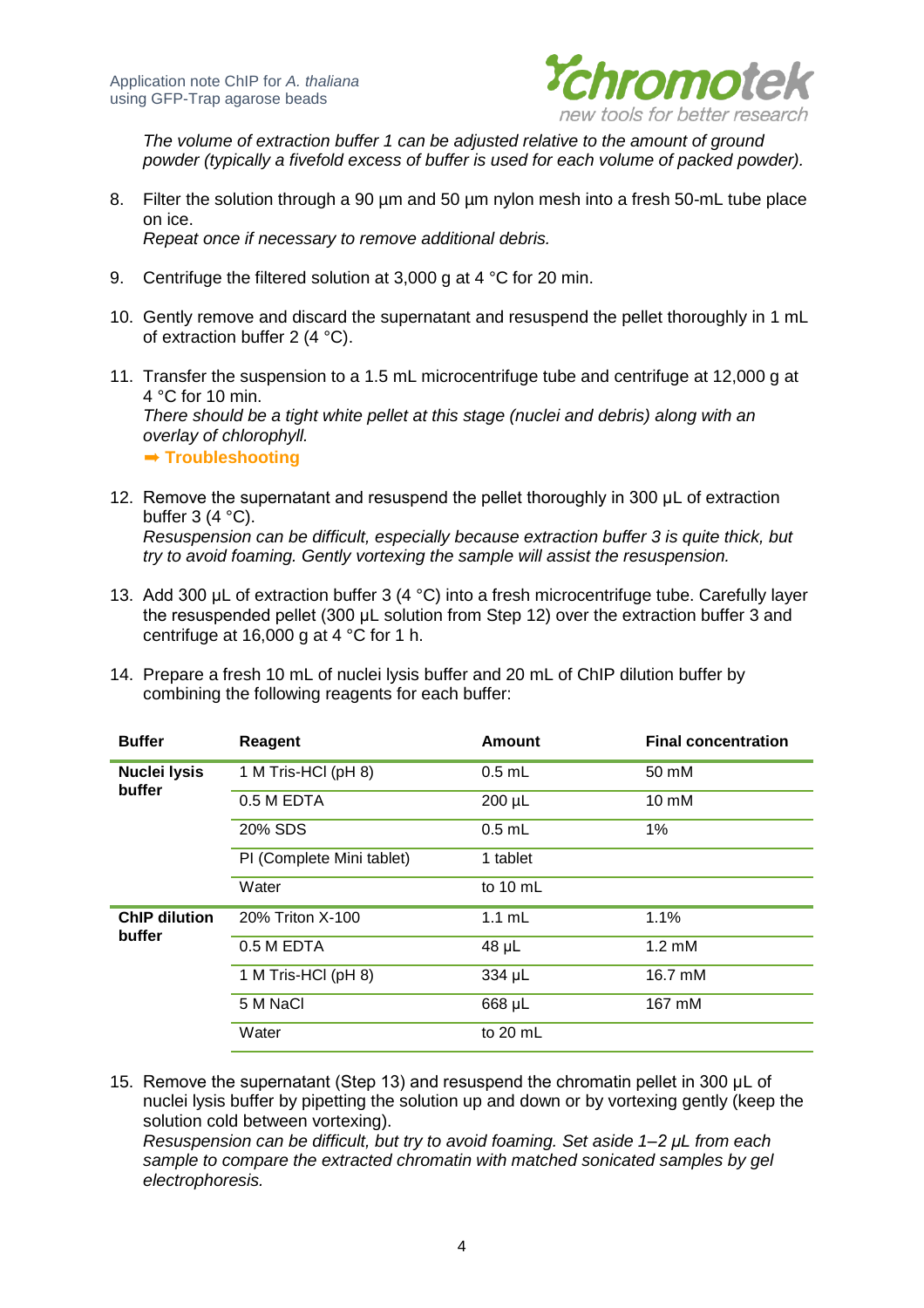

16. Sonicate the resuspended chromatin solution five times for 15 s each at ∼10% power (setting 2.5 on the sonicator, Sanyo Soniprep 150). Place the sample on ice for 1 min between each sonication treatment.

*Be careful not to foam the solution or heat it too much while sonicating.* A bit of sample (∼20–40 μL) is usually lost during sonication. It does not matter, but the extent of loss should be minimized.

■ **Pause Point** At this point, the chromatin solution can be frozen at –80 °C or used directly for immunoprecipitation.

#### <span id="page-4-0"></span>**2.3. Immunoprecipitation of chromatin**

17. To pellet the debris, centrifuge the sonicated chromatin solution at 12,000 g at 4 °C for 5 min. Remove the supernatant to a clean tube and discard the pellet. Remove 10 μL from each sample into a clean tube and set aside at –20 °C to serve as the 'input DNA control' in Step 27.

*Set aside 1–2 μL from each sample to compare with the aliquot from Step 15; assess the sonication efficiency by gel electrophoresis. Load the samples on a 1% agarose gel. You should see a smear with a peak of intensity between 500 bp and 1 kb.*

➨ **Troubleshooting**

18. Measure the volume of the chromatin sample and add ChIP dilution buffer (prepared in Step 14) to bring the volume to 3 mL. Measure DNA conc. with Nanodrop and adjust all samples to lowest DNA conc.

The initial sample volume will be less than 300 μL because of loss from sonication and removal of debris by centrifugation. The dilution to 3 mL reduces the SDS concentration to 0.1%.

19. Divide the chromatin solution for each sample equally among two tubes. To each tube add 20 μL of binding control agarose beads (ChromoTek) and pre-clear the solution by incubating at 4 °C for 1 h with gentle agitation or rotation. *The division of the solution may depend on the amount of starting material and on the experiment planned. For example, dividing the sample into three parts provides for two immunoprecipitation reactions, and one negative control. The sample can be further divided if more immunoprecipitation reactions are to be performed. Alternatively, the remaining chromatin sample may be frozen at –20 °C for future use.* **▲ Critical step**

- 20. Centrifuge the chromatin solutions with beads at 12,000 g at 4  $\degree$ C for 30 s and transfer the supernatants to fresh tubes. Discard the beads.
- 21. Add 20 μL GFP-Trap agarose beads (ChromoTek) to each tube. The negative control is wild type plants with GFP-Trap agarose beads. Incubate the two tubes at 4 °C overnight with rotation.
- 22. The buffers to be used in Step 25 should be placed on ice at this point. **▲ Critical step**
- 23. Prepare fresh elution buffer by combining the following reagents:

20% SDS 1 mL  $NaHCO<sub>3</sub>$  0.168 g Water to 20 mL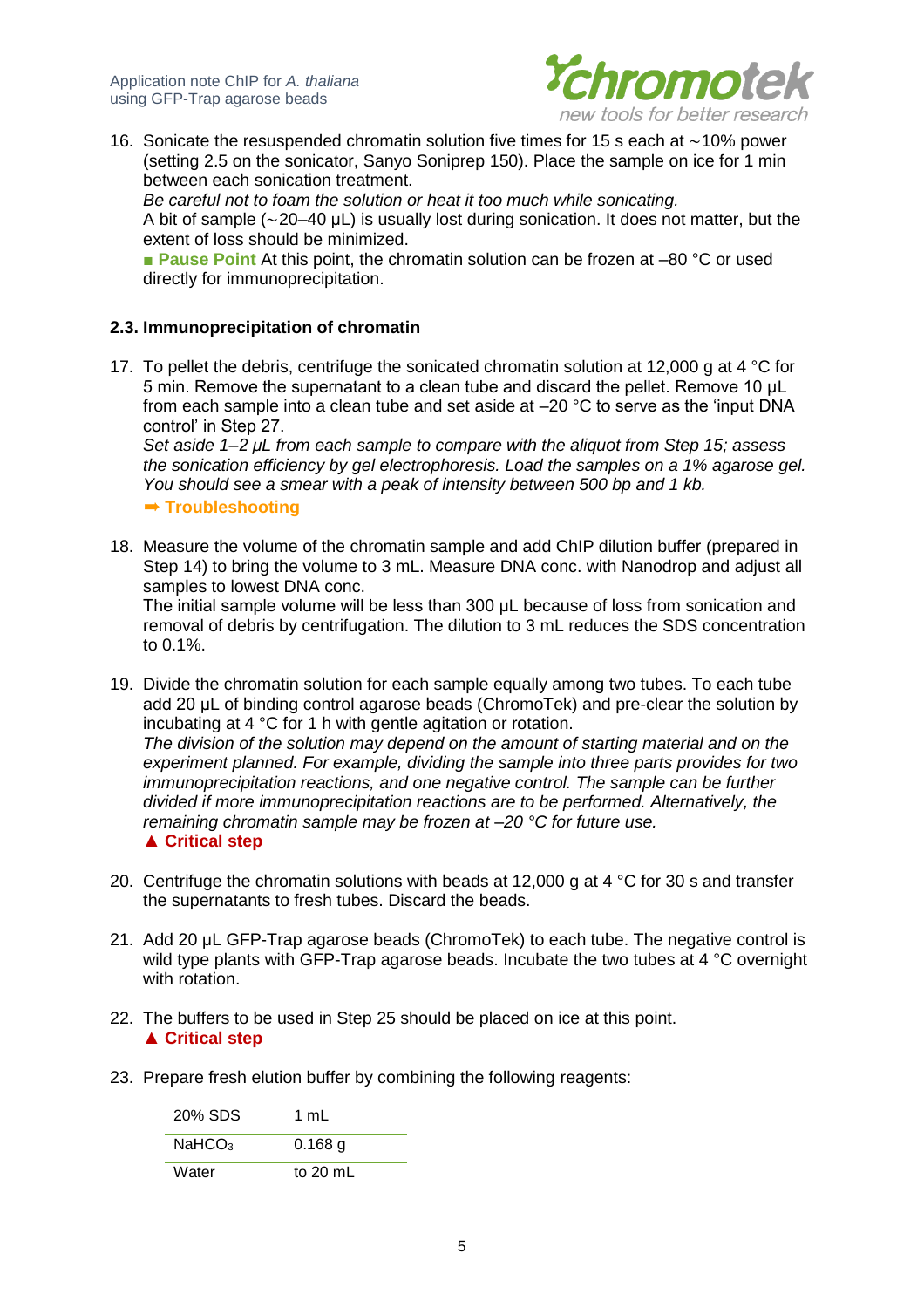

- 24. Recover the beads by centrifugation at no more than 3,800 g at 4  $^{\circ}$ C for 30 s to avoid damaging the beads; then remove the supernatant. *The supernatant may be saved to be used in place of the total DNA control, for a comparison with the immunoprecipitation sample, as described in ref. 7.*
- 25. Wash the beads using the procedure and sequence of buffers below. Perform each wash at 4 °C with gentle agitation or rotation, using the appropriate buffer. After each wash recover the beads by centrifugation at 3,800g at 4 °C for 30 s.

| <b>Buffer</b>                 | First wash | Second wash |
|-------------------------------|------------|-------------|
| Low salt wash buffer          | Quick      | 5 min       |
| High salt wash buffer<br>(ii) | Quick      | 5 min       |
| (iii)<br>LiCI wash buffer     | Quick      | 5 min       |
| TE buffer<br>(iv)             | Quick      | 5 min       |

After the last wash, carefully remove as much TE as possible from the beads.

#### <span id="page-5-0"></span>**2.4. Elution and reversal of cross-linking**

- 26. To elute the immune complexes from the washed beads, add 250 μL of elution buffer (made fresh at Step 23) to each sample. Vortex briefly to mix and incubate at 65 °C for 15 min with gentle agitation or by inverting the tubes every 3 min. Centrifuge the beads at 3,800g at 15–25 °C for 2 min and carefully transfer each supernatant fraction (eluate) to a fresh tube. Repeat this step with 250 μL of elution buffer and combine the two eluates for each sample.
- 27. Add 20 µL of 5 M NaCl to each sample (combined eluate) and reverse the cross-linking by incubation at 65 °C for at least 6 h to overnight. Include also the 'input DNA control' (set aside in Step 17); add elution buffer to 500 μL and 20 μL 5 M NaCl and incubate at 65 °C for at least 6 h to overnight. Digest with 1 µL RNase A (10 mg/mL), 37 °C for 15 min.
- 28. To each sample of eluate and to the input DNA control, add the following:

| 0.5 M EDTA            | $10 \mu L$ |
|-----------------------|------------|
| 1 M Tris-HCI (pH 6.5) | 20 µL      |
| 10 mg/mL proteinase K | $2 \mu L$  |

Incubate at 45 °C for 1 h.

- 29. Purify DNA with Qiagen MinElute Kit, add 2 x 20 µL Elution buffer for elution.
- 30. Remove 2 μL of each resuspended pellet and dilute tenfold in water. To analyze the success of the experiment, carry out amplification of 1–2 μL of the diluted DNA as a template, using PCR primer pairs that amplify sequences for which the histone modification status is known.

*The purified DNA (we recommend using 7 μL of each sample) may be used to perform random amplification for microarray analysis as described in Steps 17–27 of the protocol for profiling of DNA methylation patterns<sup>6</sup> . The amplified product may be analyzed by hybridization to genomic tiling microarrays.*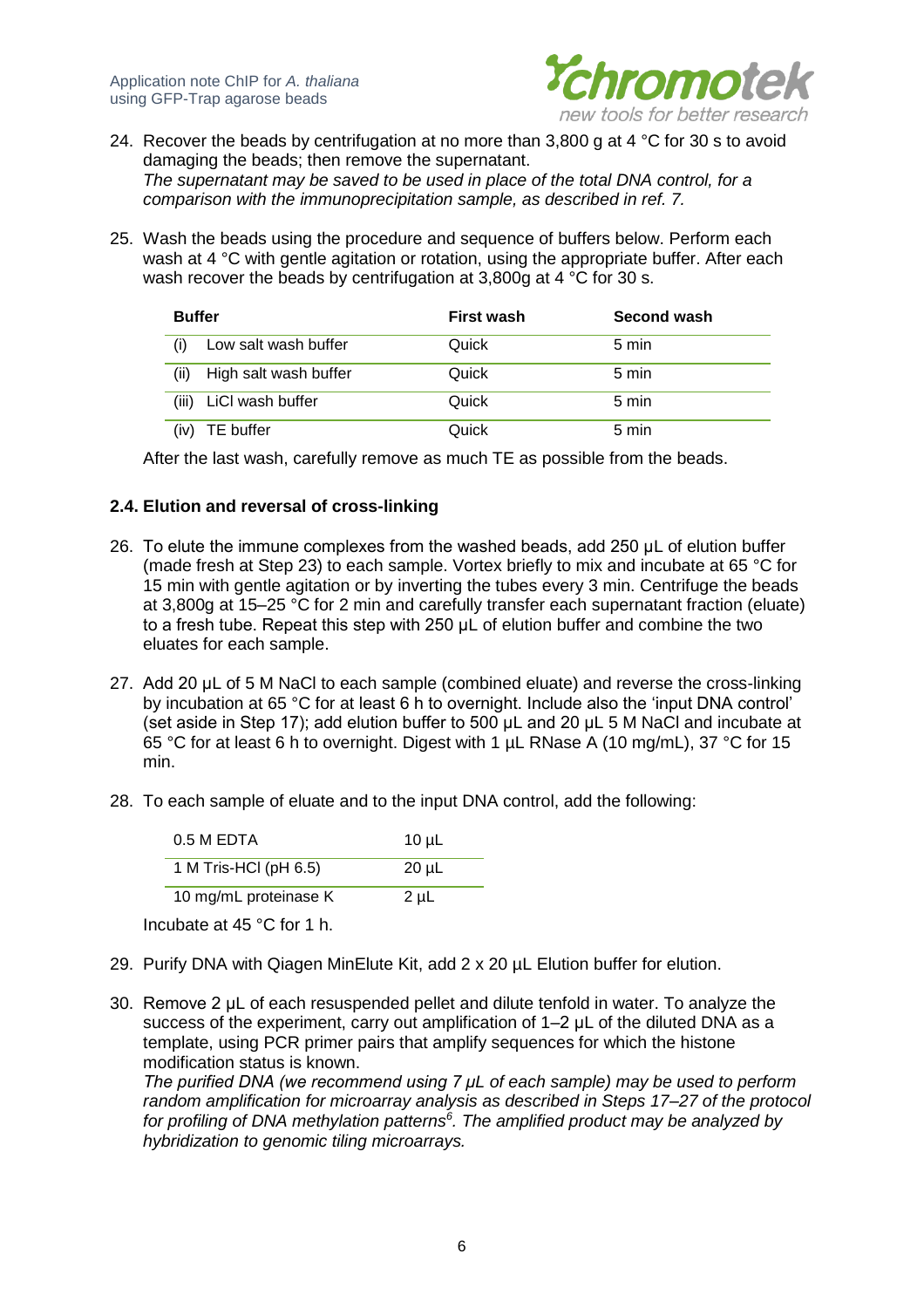

# <span id="page-6-0"></span>**3. Troubleshooting** ➨

| <b>Problem</b>                                                                                                                            | <b>Solution</b>                                                                                                                                                                                                                                                                                                                                                                                                                                     |  |
|-------------------------------------------------------------------------------------------------------------------------------------------|-----------------------------------------------------------------------------------------------------------------------------------------------------------------------------------------------------------------------------------------------------------------------------------------------------------------------------------------------------------------------------------------------------------------------------------------------------|--|
| General: Fixation time too long and<br>epitope is not accessible anymore                                                                  | Make sure that your IP-reagent still recognizes your<br>protein of interest after cross-linking. Carry out a<br>fixation time course for your cell line to determine the<br>optimal fixation time for it and the epitope of interest.<br>Cell lines and epitopes differ in both fixation efficiency<br>and sensitivity to fixation reagents.                                                                                                        |  |
| <b>General: Overheating of sample</b>                                                                                                     | Keep sample on ice, reduce pulse duration, and<br>extend periods between pulses.                                                                                                                                                                                                                                                                                                                                                                    |  |
| General: Paraformaldehyde interferes<br>with protein-protein interaction                                                                  | Use methanol-free formaldehyde to avoid over-<br>fixation.                                                                                                                                                                                                                                                                                                                                                                                          |  |
| <b>General:</b> Temperature too high during<br>cross-linking                                                                              | Watch cross-linking temperature. Fixation is diffusion<br>dependent and therefore affected by temperature.                                                                                                                                                                                                                                                                                                                                          |  |
| <b>Step 3:</b> The tissue does not look<br>translucent, as if the infiltration did not<br>work.                                           | Make sure the appropriate amount of tissue is being<br>used, because too much tissue can be a problem.<br>Also ensure that you have a good vacuum and that<br>your seal is secure.                                                                                                                                                                                                                                                                  |  |
| <b>Step 11:</b> There is no visible white nuclei<br>pellet at the bottom of the tube.                                                     | Sometimes a white pellet will not form, but this is not<br>an indication that the chromatin extraction did not<br>work. Proceed to the next step.                                                                                                                                                                                                                                                                                                   |  |
| Step 17: In comparing the samples from<br>Steps 15 and 17 by gel electrophoresis,<br>it appears that the sonication step did<br>not work. | The gel electrophoresis can also be done after<br>reversal of the cross-linking (Step 27), because<br>proteins bound to DNA can affect how the DNA runs<br>on a gel. You should, however, always see a<br>difference between a DNA smear from the sample that<br>was sonicated and the one that was not. If the<br>difference is not obvious, sonicate again once or twice<br>for 15 s and slightly increase the power setting of the<br>sonicator. |  |

# <span id="page-6-1"></span>**4. Critical Steps ▲**

**Step 3:** Make sure that the infiltration worked. The tissue should look translucent or 'watersoaked' after cross-linking, because formaldehyde should penetrate the cell wall with vacuum infiltration. The length of time for infiltration is also very important. Too short a period of infiltration can lead to inefficient cross-linking, whereas too long a period can result in excessive cross-linking.

**Step 5:** It is essential to remove as much water as possible, as otherwise grinding the tissue in liquid nitrogen will be very difficult (the remaining water will be transformed to ice).

**Steps 19 and 22:** Before use, both the binding control agarose beads and GFP-Trap agarose beads should be rinsed three times and resuspended with ChIP dilution buffer to remove storage buffer from the beads. Cut off the end of a pipette tip to assist in measuring out the correct volume of beads. For example, add 40 μL of ChIP dilution buffer to 40 μL of beads and gently flick the tube to mix. Centrifuge quickly to recover the beads and then remove 40 μL of liquid. Repeat the wash twice.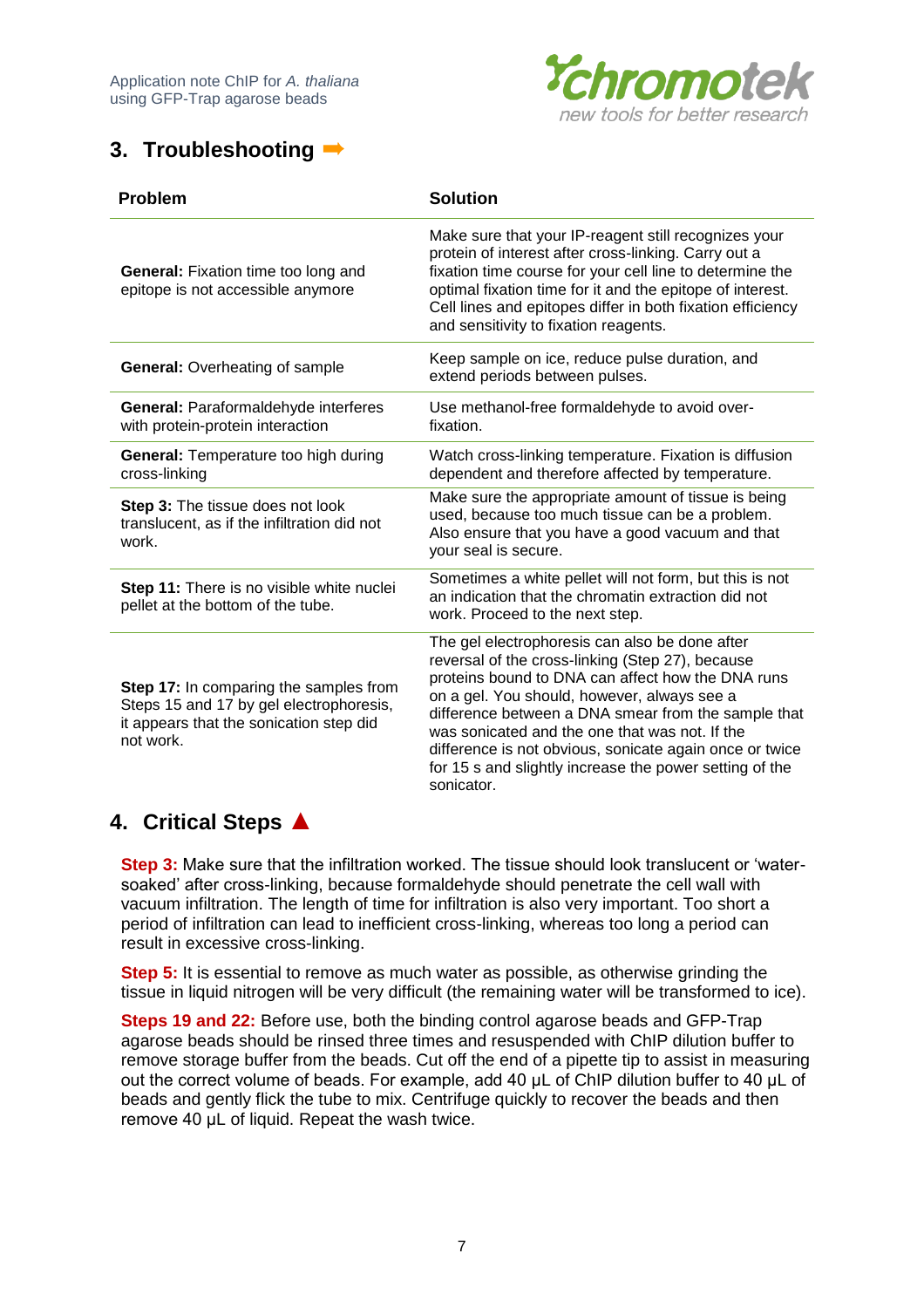# <span id="page-7-0"></span>**5. ChromoTek GFP-Trap**

ChromoTek GmbH pioneers a new class of immunologic research tools derived from single domain camel antibodies for cell biology and proteomics. ChromoTek is the inventor of GFP-Trap, a 1 pM affinity anti-GFP nanobody coupled to agarose beads, which is considered the gold standard for immunoprecipitation of GFP-fusion proteins.

**Figure 1: Immunoprecipitations of GFP from cells expressing GFP:**

Input (I), non-bound (FT) and bound (B) fractions were separated by SDS-PAGE followed by Coomassie staining and Western Blotting. The bound fraction of the conventional GFP antibodies shows in addition to GFP contaminating heavy chain and light chain (right). The bound fraction of the GFP-Trap does not contain these contaminating polypeptide chains (left).

Note effective binding of GFP-fusion proteins: No GFP-fusions left in non-bound (FT) lane in Western Blot when using GFP-Trap (left).

# <span id="page-7-1"></span>**6. Alternative Immunoprecipitation**





The GFP-Nanobody of the GFP-Trap detects a 3-dimensional epitope of GFP. Sometimes when doing a ChIP experiment, the cross-linking may alter the GFP-fusion protein to an extend that the binding to the GFP-Trap may be compromised. In this case, we recommend using the ChromoTek polyclonal GFP-antibody [PABG1]: The GFP antibody is incubated with the cell lysate followed by addition of Protein A/G beads. Alternatively, the GFP antibody:Protein A/G complex is formed first and subsequently the cell lysate is added. Note that in this approach the antibody will co-elute with the GFP-fusion protein from the Protein A/G beads.

# <span id="page-7-2"></span>**7. References**

- 1. van Driel, R., Fransz, P.F. & Verschure, P.J. The eukaryotic genome: a system regulated at different hierarchical levels. *J. Cell Sci.* **116**, 4067–4075 (2003).
- 2. Jenuwein, T. & Allis, C.D. Translating the histone code. *Science* **293**, 1074–1080 (2001).
- 3. Lachner, M., O'Sullivan, R.J. & Jenuwein, T. An epigenetic road map for histone lysine methylation. *J. Cell Sci.* **116**, 2117–2124 (2003).
- 4. Martienssen, R.A. & Colot, V. DNA methylation and epigenetic inheritance in plants and filamentous fungi. *Science* **293**, 1070–1074 (2001).
- 5. Lippman, Z.L. *et al.* Role of transposable elements in heterochromatin and epigenetic control. *Nature* **430**, 471– 476 (2004).
- 6. Lippman, Z., Gendrel, A.-V., Colot, V. & Martienssen, R. Profiling DNA methylation patterns using genomic tiling microarrays. *Nat. Methods* **2**, 219–224 (2005) & Gendrel, A.-V., Lippman, Z., Martienssen, R. & Colot V. Profiling histone modification patterns in plants using genomic tiling microarrays. *Nat. Methods* **2**, 213– 218 (2005)
- 7. Nagaki, K. *et al.* Chromatin immunoprecipitation reveals that the 180-bp satellite repeat is the key functional DNA element of *Arabidopsis thaliana* centromeres. *Genetics* **163**, 1221–1225 (2003).
- 8. Orlando, V. Mapping chromosomal proteins in vivo by formaldehyde-crosslinked-chromatin immunoprecipitation. *Trends Biochem. Sci.* **25**, 99–104 (2000).
- 9. Gendrel, A.V., Lippman, Z., Yordan, C., Colot, V. & Martienssen, R.A. Dependence of heterochromatic histone H3 methylation patterns on the *Arabidopsis* gene *DDM1*. *Science* **297**, 1871–1873 (2002).
- 10. Bastow, R. *et al.* Vernalization requires epigenetic silencing of FLC by histone methylation. *Nature* **427**, 164–167 (2004).
- 11. Ramirez-Parra, E., Lopez-Matas, M.A., Frundt, C. & Gutierrez, C. Role of an atypical E2F transcription factor in the control of *Arabidopsis* cell growth and differentiation. *Plant Cell* **16**, 2350–2363 (2004).